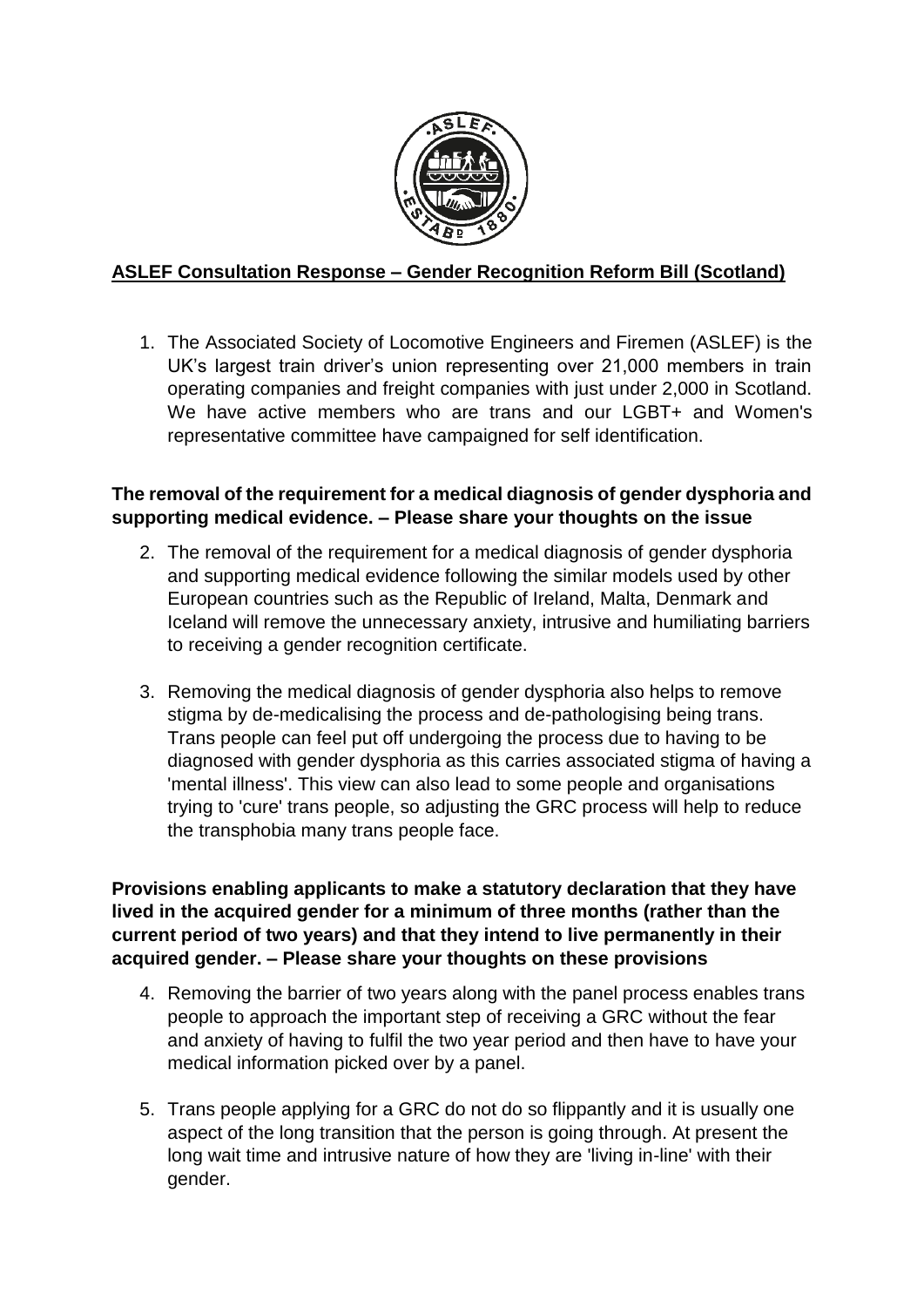- 6. Two years is also a long period of time to specify that someone must be living in-line with their gender especially when there is no similar delay to changing names and gender on other records and documents such as passports. This added delay can lead to a fear of having to share a birth certificate when required to provide documentation for certain services. Bringing down the time to three months allows trans people to update their documents and birth certificates within the same year avoiding a long overlap of time where documents do not match.
- 7. As part of the process the person must declare that they will live permanently in their acquired gender it avoids any unfound fear that some loud fringe groups may have around nefarious people being able to use the process flippantly.

## **Whether applications should be made to the Registrar General for Scotland instead of the Gender Recognition Panel, a UK Tribunal. – Please share your thoughts on this issue**

- 8. Moving the processing of applications from the Gender Recognition Panel to the Registrar General is sensible as it would speed up the process and remove the required scrutiny of a trans person's ability to meet the criteria for legal gender recognition.
- 9. As the requirement for medical evidence and a medical diagnosis will also be removed there would not be anything for the panel to assess and it should simply be more of an administrative process.

## **Proposals that applications are to be determined by the Registrar General after a further period of reflection of at least three months. – Please share your thoughts on these proposals**

- 10.An application for a GRC requires that the applicant swears under oath so the requirement of a three month period before and a three month cooling off period after can seem arbitrary. If the applicant has already demonstrably met the three months 'living-in' period and then sworn under oath that they wish to apply for the GRC one would assume that they are certain in their choices.
- 11.We do however appreciate that the three month cooling off period may help alleviate the unfounded fears of loud fringe groups of the process being abused, despite the penalty that is carried with doing so due to the applicant having to swear under oath.

**Whether the minimum age for applicants for obtaining a GRC should be reduced from 18 to 16. – Please share your thoughts on this issue**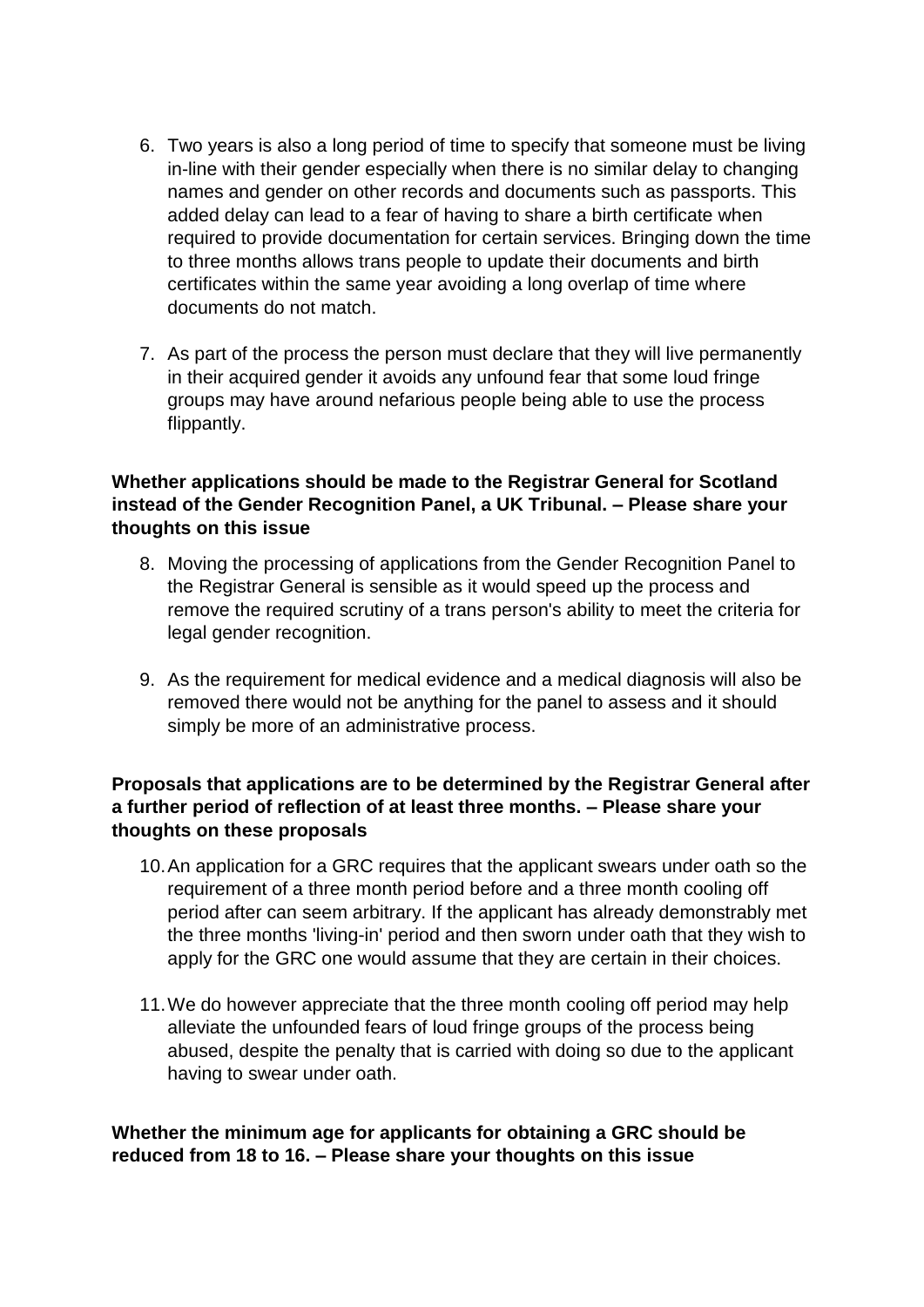- 12.In Scotland 16 year olds can vote, get married, consent to medical treatments and have access to many other rights. As such it makes sense that the minimum age for applicants should reflect this and also be 16.
- 13.As 16 year olds are able to change their name and gender on other documents, it is sensible that they are able to apply to obtain a GRC this will also help to avoid the two years of mismatched documents when they may be starting their first job or applying for a further education place.

## **If you have any comments on the provisions for interim GRCs. – Please share your thoughts on the provisions**

14.We are supportive of the provisions for interim GRCs due to their use as grounds for divorce or dissolution and being able to allow a trans person to still access legal gender recognition when a spouse is not supportive.

#### **If you have any comments on the provisions for confirmatory GRCs for applicants who have overseas gender recognition. – Please share your thoughts on the provisions**

15.We are supportive of this part of the bill however we do not see it being required by many people.

## **If you have any comments on the offences of knowingly making a false application or including false information. – Please share your thoughts on the offences**

- 16.It appears that the offence of making a false declaration or application for a GRC mirrors pre-existing legislations for making a false statutory declaration so it may be unnecessary to introduce this offence due to the duplication.
- 17.The second offence is not currently covered by existing law and is a sensible introduction.

### **If you have any comments on the removal of powers to introduce a fee. – Please share your thoughts on this**

18.The removal of a fee ensures that people are not charged to access a legal right and ensures that trans people are able to apply for a GRC without the added barrier or worry of a fee.

**If the Bill's intended policy outcomes could be delivered through other means such as using existing legislation or in another way? - Please share your thoughts on this**